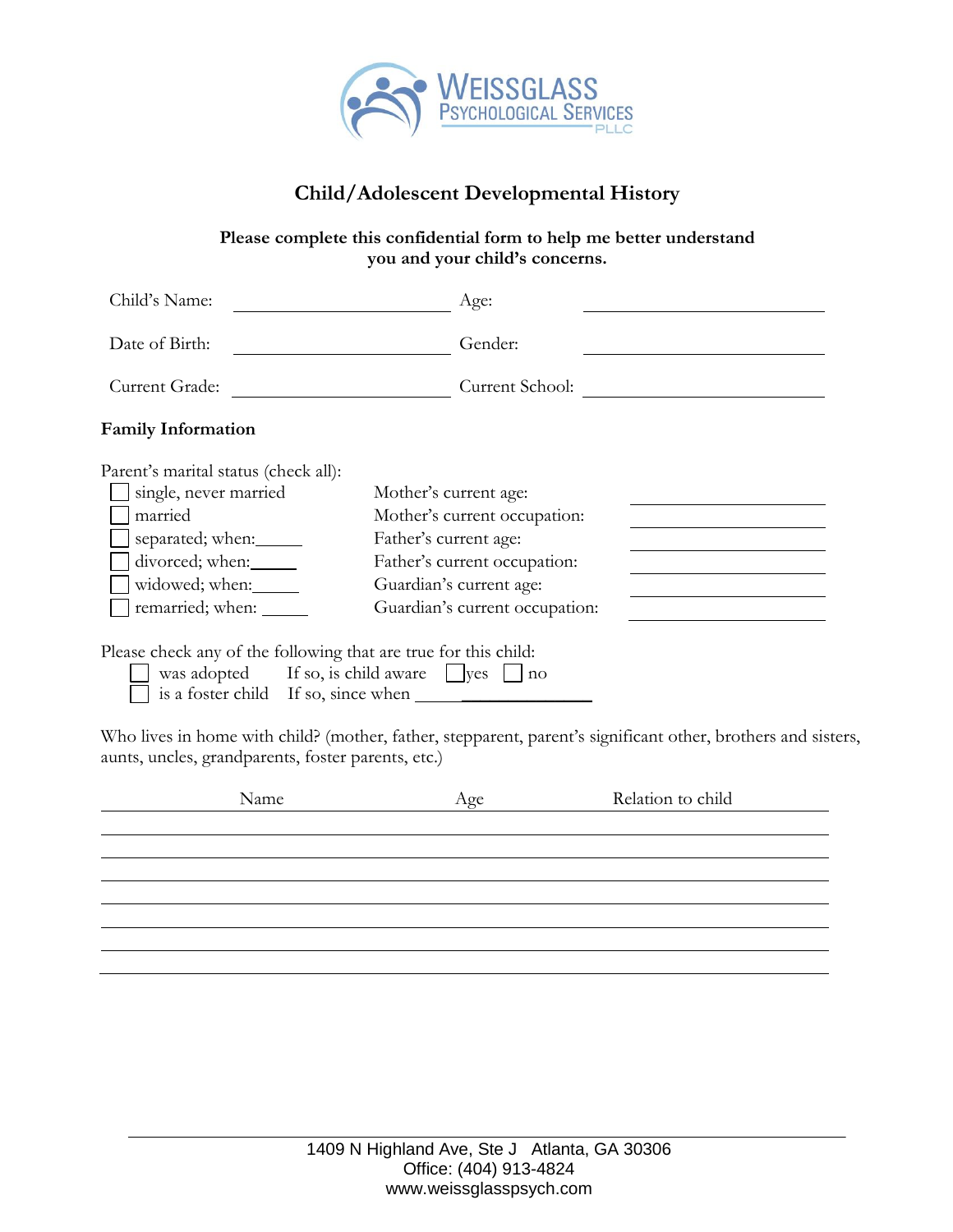## **Pregnancy History**

Please check any of the following, which occurred during the mother's pregnancy with this child.

| did not receive prenatal care<br>severe colds, flu<br>German measles (rubella)<br>bladder or kidney infection<br>high blood pressure<br>toxemia<br>anemia (low iron)<br>RH incompatibility<br>Gained less than 10 lbs.<br>Gained more than 40 lbs | smoking cigarettes<br>alcohol use<br>prescription drug use type:<br>other drug use type:<br>physical injury/trauma<br>depression, anxiety<br>hospitalization during pregnancy<br>surgery during pregnancy |
|---------------------------------------------------------------------------------------------------------------------------------------------------------------------------------------------------------------------------------------------------|-----------------------------------------------------------------------------------------------------------------------------------------------------------------------------------------------------------|
| Child's Birth and Postnatal History                                                                                                                                                                                                               |                                                                                                                                                                                                           |
| Born: weeks early<br>Apgar Scores, if known                                                                                                                                                                                                       | on-time ______weeks late                                                                                                                                                                                  |
| Birth and delivery:<br>no complications<br>caesarean section<br>multiple births                                                                                                                                                                   | cord around neck<br>forceps/vacuum assisted                                                                                                                                                               |
| How much did baby weigh?<br>How long did baby stay in hospital?<br>Please check any of the following, which applied during the first month after birth:                                                                                           |                                                                                                                                                                                                           |
| stay in intensive care nursery<br>breathing problems<br>jaundice (skin yellow<br>cyanosis (skin blue)<br>convulsions/seizures<br>feeding problems<br>injury<br>surgery                                                                            | physical deformities<br>given medications type: _____<br>excessive crying<br>sleeping problem<br>very inactive<br>very jittery                                                                            |

### **Developmental History**

As closely as you can recall, please write the age when your child did the following:

| sat up without support | used short sentences   |
|------------------------|------------------------|
| crawled                | toilet-trained (day)   |
| walked alone           | toilet-trained (night) |
| gave up bottle/breast  | dressed him/herself    |
| spoke first word       | drew a circle          |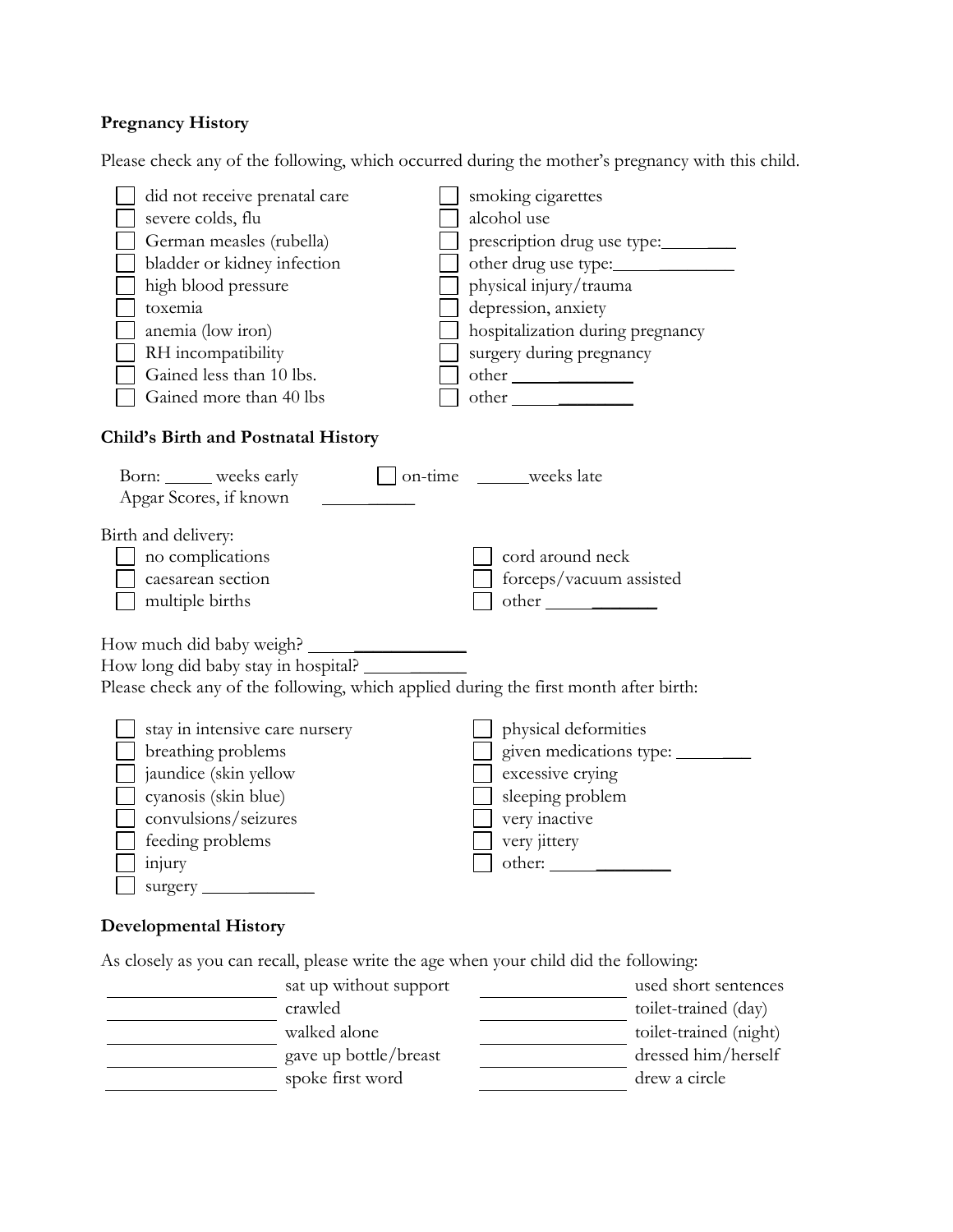## **Child's Medical History**

Please check any of the following that the child has had since birth.

| asthma                                        | diabetes (Type I, Type II)     |
|-----------------------------------------------|--------------------------------|
| recurrent ear infections/tubes                | lead exposure                  |
| meningitis $\&\/$ or encephalitis             | infections (TB, CMV, HIV)      |
| headaches $\&\/$ or migraines                 | genetic or chromosomal testing |
| seizures                                      | EEG, MRI, or CT                |
| head injuries $\&\/$ or concussions           | serious injury:                |
|                                               |                                |
| eye and/or vision problems                    |                                |
| bowel problems                                |                                |
| slow weight gain                              |                                |
| German measles, whooping cough,               |                                |
| measles, mumps, or chicken pox, scarlet fever |                                |
|                                               |                                |

What medication(s) has your child taken or is now taking?

| Medication | Dates | Reason | Effectiveness |
|------------|-------|--------|---------------|
|            |       |        |               |
|            |       |        |               |
|            |       |        |               |
|            |       |        |               |

## **Prior Counseling/Treatment Information**

Please fill in the following information, regarding past mental health services:

| Therapy/Hospitalizations/Community Support                   | Dates (or ages)          |
|--------------------------------------------------------------|--------------------------|
|                                                              |                          |
|                                                              |                          |
|                                                              |                          |
|                                                              |                          |
| Daycare/School Information                                   |                          |
| Please fill in the following information, including daycare: |                          |
| School                                                       | Dates (or ages) attended |
|                                                              |                          |
|                                                              |                          |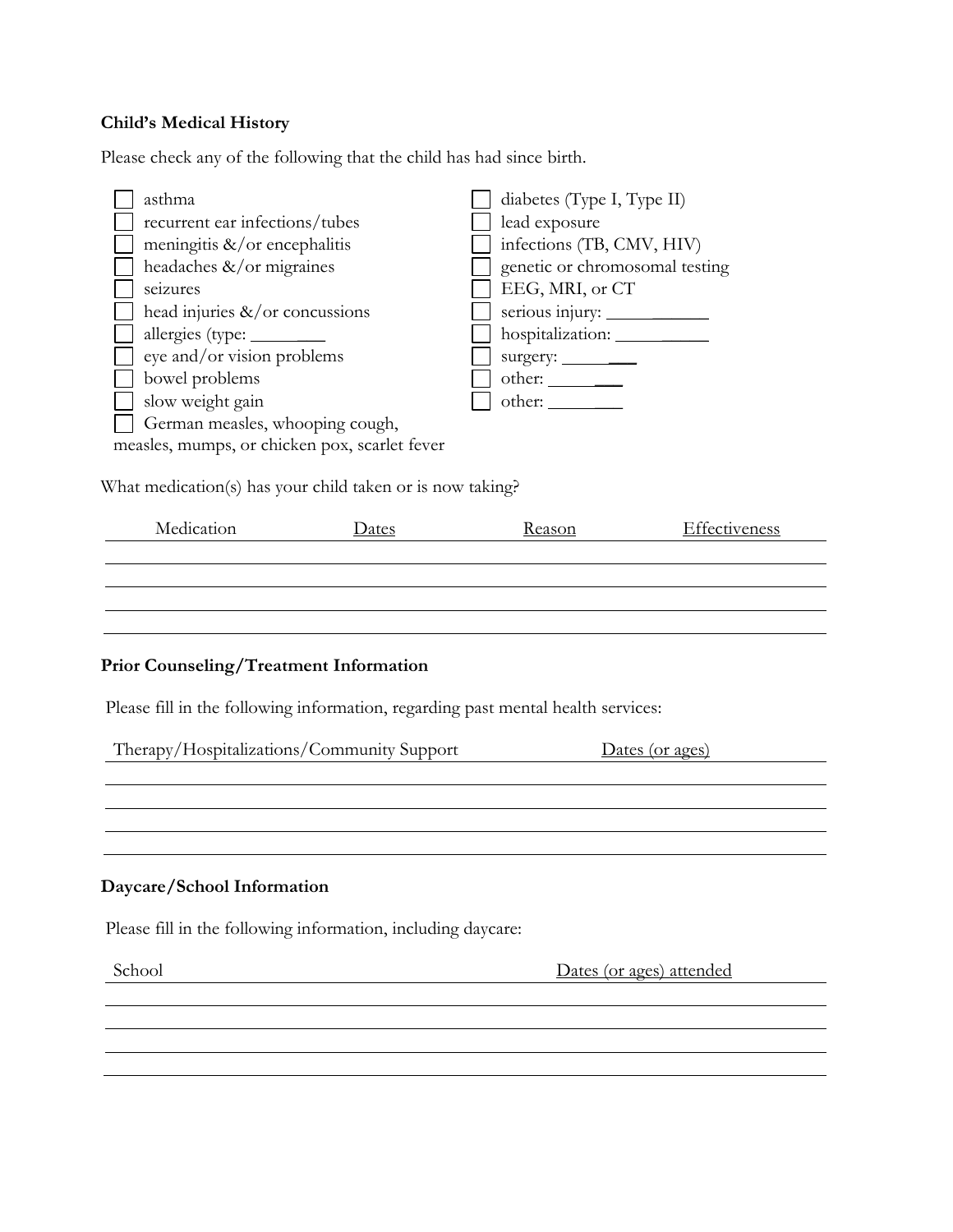|                                                                                                                                                                                                                                                                                                                                                                                   | Has your child ever repeated a grade, been retained, or held back? $\Box$ yes $\Box$ no                                                                                                                                                                                                                                   |
|-----------------------------------------------------------------------------------------------------------------------------------------------------------------------------------------------------------------------------------------------------------------------------------------------------------------------------------------------------------------------------------|---------------------------------------------------------------------------------------------------------------------------------------------------------------------------------------------------------------------------------------------------------------------------------------------------------------------------|
| Check your child's current academic performance:<br>Above grade level                                                                                                                                                                                                                                                                                                             | On grade level   Below grade level<br>  $ $ Inconsistent                                                                                                                                                                                                                                                                  |
| Describe academic difficulties:                                                                                                                                                                                                                                                                                                                                                   |                                                                                                                                                                                                                                                                                                                           |
|                                                                                                                                                                                                                                                                                                                                                                                   | Please check any of the following services that your child has ever received.                                                                                                                                                                                                                                             |
| special education/resource services<br>self-contained classroom at school<br>speech/language therapy (SP/L)                                                                                                                                                                                                                                                                       | occupational therapy (OT)<br>physical therapy (PT)<br>other:                                                                                                                                                                                                                                                              |
| <b>Behavioral Patterns</b>                                                                                                                                                                                                                                                                                                                                                        |                                                                                                                                                                                                                                                                                                                           |
|                                                                                                                                                                                                                                                                                                                                                                                   | Please check and/or circle any of the following that has ever been true of your child:                                                                                                                                                                                                                                    |
| Extremely restless/hyperactive<br>Clingy/wants to be held too often<br>Extreme reaction to tastes/being touched<br>Difficulty being consoled/calmed<br>Extreme reaction to noises<br>Seems too sad/too happy<br>Seems like a "worry-wart"<br>Very irritable/moody<br>Frequent/unpredictable angry outbursts<br>Head banging/ hurts self<br>Bedwetting/toileting accidents after 5 | Rocking of body<br>Aggressive towards others<br>Damages property<br>Trouble making eye-contact<br>Is not affectionate<br>Making odd sounds, noises<br>Will not play with other children<br>Does not seem to pay attention<br>Sexualized language or behavior<br>Talks about suicide/wanting to hurt self<br>Other: $\_\_$ |
|                                                                                                                                                                                                                                                                                                                                                                                   | Approximately how many hours per day does your child watch TV or play video games?<br>Approximately how many hours per day does your child spend completing homework?<br>Approximately what time does your child go to bed at night? __________ Awake? _______                                                            |
|                                                                                                                                                                                                                                                                                                                                                                                   | Describe special areas of interest or hobbies (e.g., art, reading, sports, church activities, scouts, etc.).                                                                                                                                                                                                              |
| <b>Activity</b>                                                                                                                                                                                                                                                                                                                                                                   | How much time per week?<br>How long participated?                                                                                                                                                                                                                                                                         |
|                                                                                                                                                                                                                                                                                                                                                                                   |                                                                                                                                                                                                                                                                                                                           |
|                                                                                                                                                                                                                                                                                                                                                                                   |                                                                                                                                                                                                                                                                                                                           |